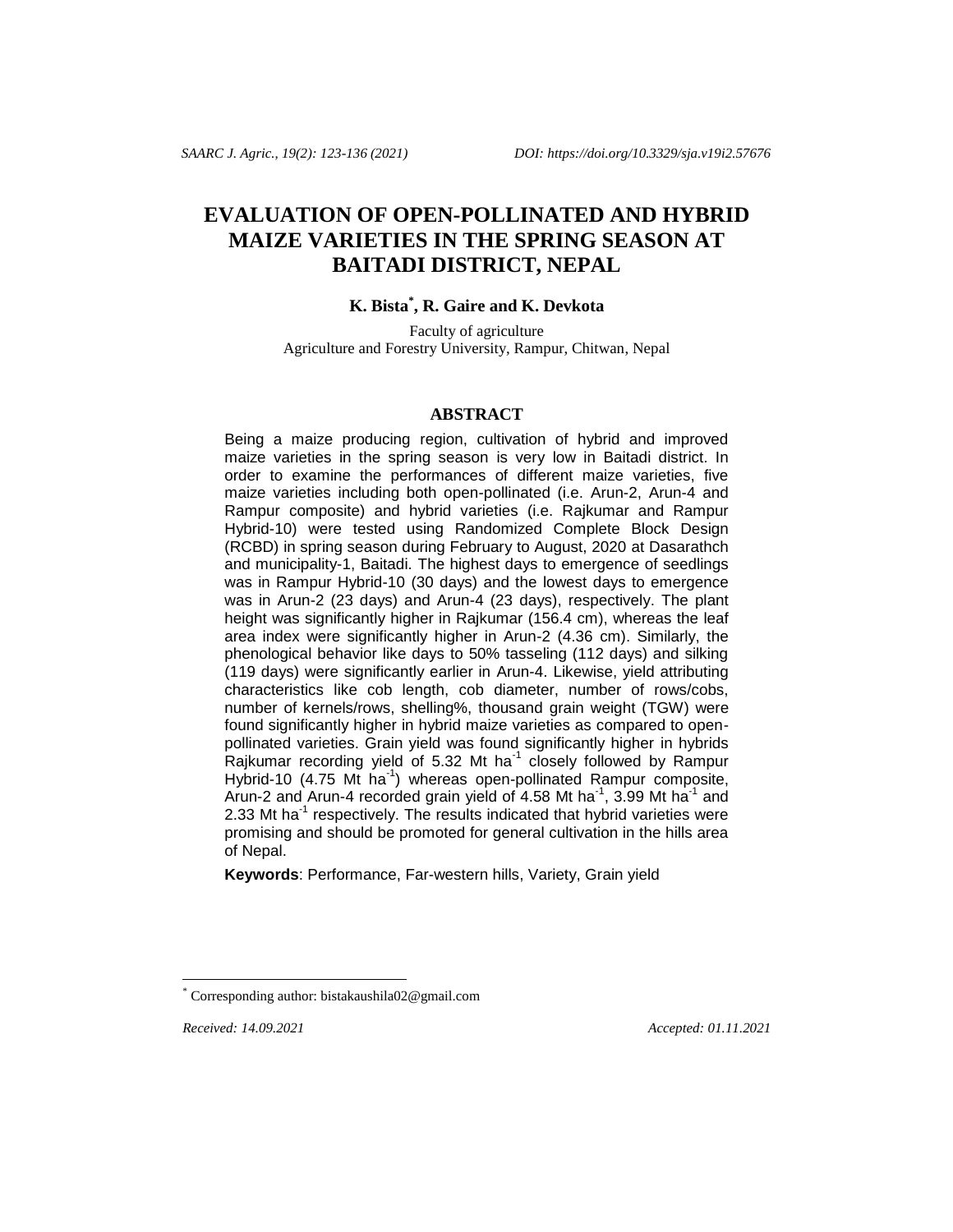#### **INTRODUCTION**

Maize (*Zea mays* L.) is one of the most important staple crop in the world. Globally it is a widely grown cereals which contribute to food security in most of the developing countries. In Nepal, it is considered as the second most important crop in terms of area and production (Karki et al., 2015). The cereal crops contribute about 49.41% to Agriculture Gross Domestic Product (AGDP), whereas, maize alone contributes 6.66% to AGD (MOALD, 2017). It is cultivated in 957,650 ha of land with total production of 2,835,674 Mt and productivity of 2.96 Mt ha<sup>-1</sup> (AICC, 2021). Out of the total maize area, Terai occupies 18.95%, mid-hills 72.28% and high-hills 8.76% (MOALD, 2017). Further, improved maize seed covers 850,420 ha of land with the total production of 2,231,425 Mt and yield of 2.624 Mt  $ha^{-1}$  in contrast to the total land coverage of 900,288 ha with the total production of 2,300,121 Mt and the yield of 2.555 Mt ha<sup>-1</sup> (MOALD, 2017).

In hills, maize is the principle food crop where maize grain are used as food, feed and seed, and stover is used as animal fodder (Lamichhane et al., 2015). In the hills area, maize is cultivated only in rainy season results in lagging behind the national productivity. The technologies developed based on maize and recommended for the farmers to date are not fully adopted (Kc et al., 2015). Nearly half the area under maize is planted with traditional varieties i.e., home saved seeds, which are continuously at the risk of degenerating due to open pollination of the maize (Ghimire et al., 2016). Due to unavailability of high yielding genotypes of maize suitable to agro-climatic condition of Far-western development region (Prasai et al., 2015), farmers are reluctant to use improved seed varieties and most of them use local varieties without the replacement of seed for many years. The use of highquality improved seeds increases the crop yield by 20-30% (SQCC, 2013). But farmers in Nepal still rely on local cultivars with low seed replacement rate of maize in Nepal about 11.3% (Pokhrel, 2013). Only some farmer access to the extension worker and timely availability of seeds adopts the improved varieties and remaining majority portion of farmers have been growing local cultivars (Pandey et al., 2019).

Baitadi district lies in hills of Nepal with suitable climate for growing maize. Maize is cultivated in the area 5786 ha with the total production of 10414 Mt and yield of 1.8 Mt ha<sup>-1</sup> in the year 2018/19 while the productivity of the improved maize varieties is 2.4 Mt ha<sup>-1</sup> and that of local varieties is 1.51 Mt ha<sup>-1</sup> (PMAMP, 2019). PMAMP maize zone, Baitadi is focusing to commercialized, self-reliant and increase the maize production area with high price to the farmers to uplift their livelihood (PMAMP, 2019). But still there is no cultivation of maize in all the season. Therefore, this study was conducted in Baitadi in order to know about the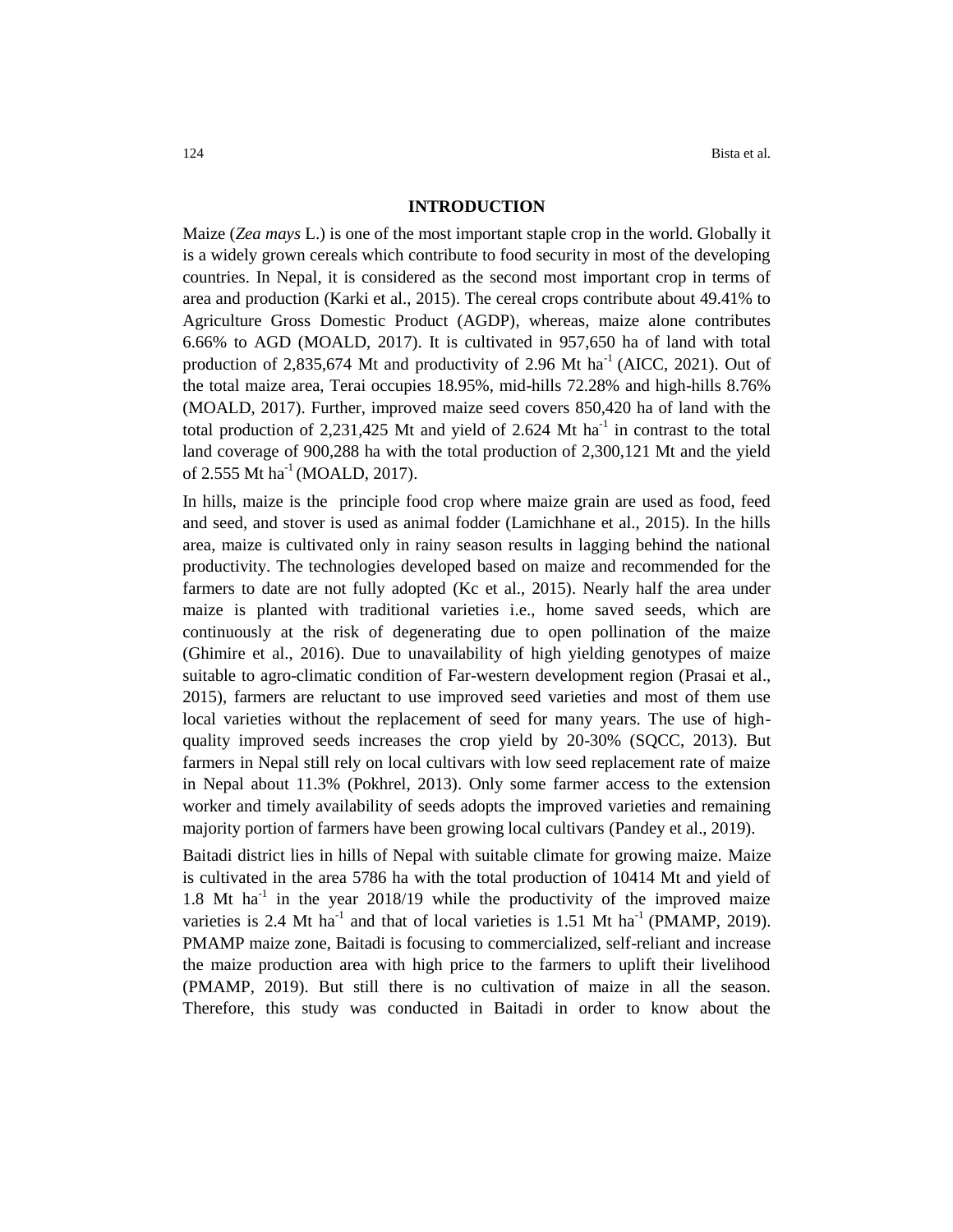performance and adoption of the high yielding hybrid and improved varieties in the spring season and further to increase the preferences of farmers to cultivate maize in spring season.

### **MATERIALS AND METHODS**

#### **Experimental site**

This study was conducted in Dasarathch and municipality-1, Baitadi in spring season during February to August, 2020. This location is subtropical zone of Nepal with three distinct seasons namely: rainy monsoon (June-October), cool winter (November-February), and mild spring (March-May). The weather data during study period are presented in Fig. 1.



Figure 1. Weather data during the growing period of maize at Baitadi, Nepal, 2020

#### **Experimental details**

The experiment was carried out in randomized complete block design (RCBD) with four replications and five treatments. The treatments consisted of five different maize varieties i.e., Arun-2, Arun-4, Rampur composite (open-pollinated), Rajkumar and Rampur Hybrid-10 (hybrid). Individual plot size was  $4.2m \times 2m$  and seeds were sown at spacing of 60cm  $\times$  25cm and all plots were fertilized with 120:60:40 kg NPK/ha full dose of di-ammonium phosphate (DAP) and murate of potash (MOP) at basal dose and 3 equal split doses of nitrogen i.e., at the time of sowing, at knee high stage and tasseling stage.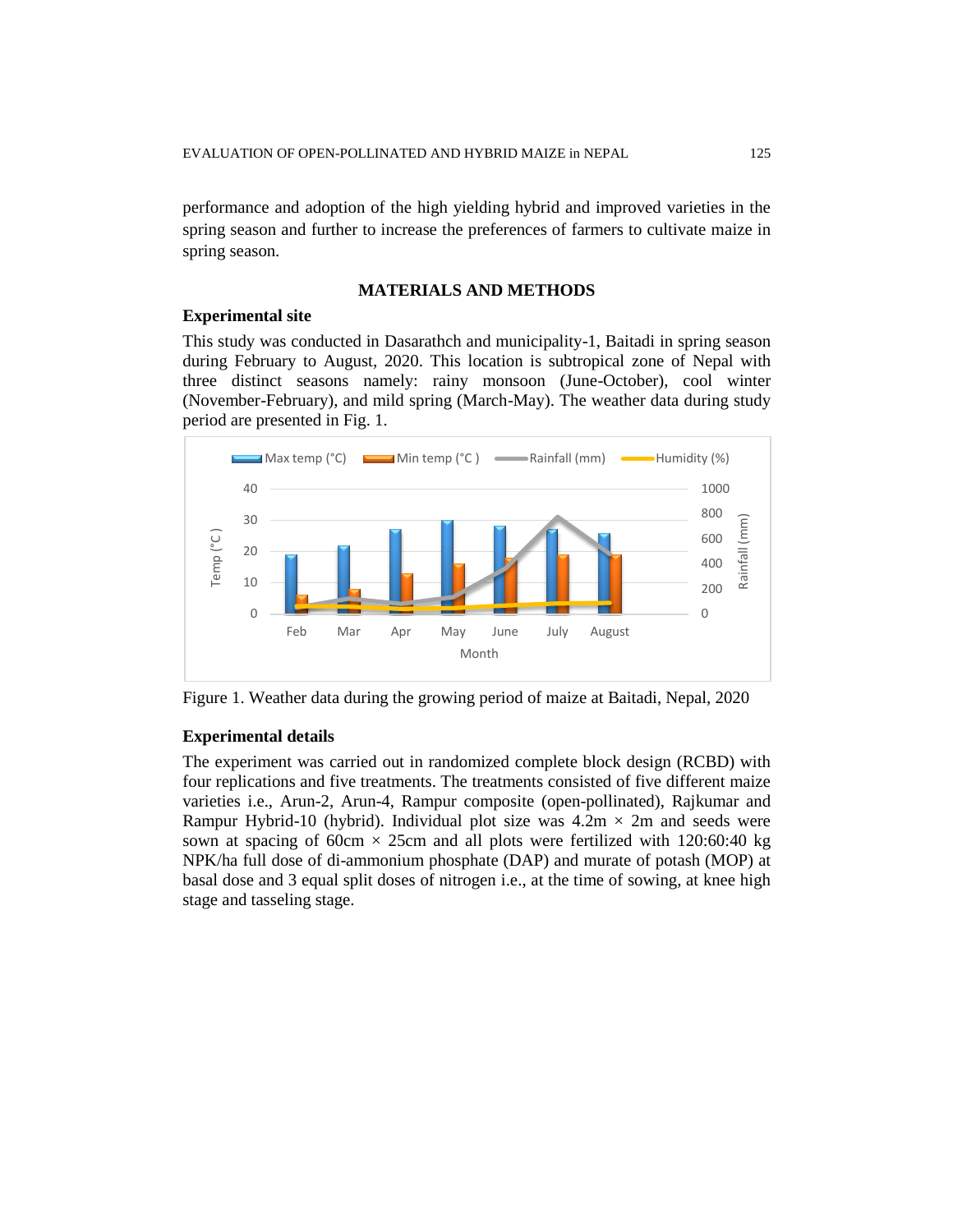| Maize<br>Variety            | Released<br>Year   | Origin                                  | Parentage                                                                                      | Plant<br>Height<br>(cm) | Maturity<br>days | Yield<br>Potential<br>$(Mt ha^{-1})$ | Recommended<br>areas                                                                                                                                                                              | Varietal<br>characteristic                                                 | Seed color       |
|-----------------------------|--------------------|-----------------------------------------|------------------------------------------------------------------------------------------------|-------------------------|------------------|--------------------------------------|---------------------------------------------------------------------------------------------------------------------------------------------------------------------------------------------------|----------------------------------------------------------------------------|------------------|
| Arun-2                      | 1982(203<br>9 B.S) | CIMMYT(Mex)<br>$\widetilde{\mathrm{c}}$ | <b>UNCAC-</b><br>242*Philippi<br>nes DMR                                                       | 140-200 80-90           |                  | 3.0                                  | Terai, Inner Terai<br>and lower hills                                                                                                                                                             | Dwarf plant<br>height, non-<br>lodging, reddish<br>color of shelled<br>cob | Light yellow     |
| Arun-4                      | 2015(207<br>2 B.S. | Nepal                                   | Formed using 143-247 113-115 4.2<br>elite<br>introduced<br>germplasm<br>and local<br>landraces |                         |                  |                                      | Mid-western to<br>Eastern Terai, inner short plant height<br>Terai and mid-hills; and internodes<br>winter and spring<br>season in Terai and<br>inner Terai, and<br>summer season in<br>mid-hills | Kernel flint type,<br>green not swollen.                                   | Yellow           |
| Rampur<br>Composite 2 B.S.) | 1975(203)          | Thailand                                | Thai<br>Composite-<br>1*Suwan-1                                                                |                         | 210-220 115-130  | 4.42                                 | Terai, inner Terai<br>and lower hill                                                                                                                                                              | Tolerance to<br>Downy mildew,<br>tight husk cover                          | Orange<br>yellow |

Table 1. Information regarding maize varieties under study

#### **Data recording, measurements and analysis**

The observations on emergence, plant height, Leaf Area Index (LAI), days to 50% tasseling, days to 50% silking and yield was taken. Five representative plants from each plot were randomly selected for the observation and measured with the help of measuring tape. LAI is defined as the green leaf area per unit ground surface area (LAI = leaf area / ground area,  $m^2 / m^2$ ). According to Montgomery (1911), the general equation to estimate the individual leaf area of maize as

Leaf Area (LA) =  $A^*L^*W$ , where A = Leaf Shape Coefficient, L= Length and W = Width. The coefficient was conventionally assumed 0.75 for maize leaf.

For the measurement of yield and yield attributing character, three rows were selected from each plot and from those five representative cobs were taken for the observations of cob length, cob diameter, kernel rows/cob, kernels/cob, test weight and grain yield, dried (around 15% moisture) and shelled (80% shelling). Data regarding thousand grains weight were recorded by counting randomly selected 1000 grains from each sub plot and weighed with electronic balance. The shelling percentage was calculated as (Biru, 1976):

Shelling percentage = 
$$
\frac{\text{Grain yield (kg)}}{\text{Cob yield (kg)}} \times 100
$$

Whereas, grain yield was calculated on hectare basis by using following formulae (Biru, 1976):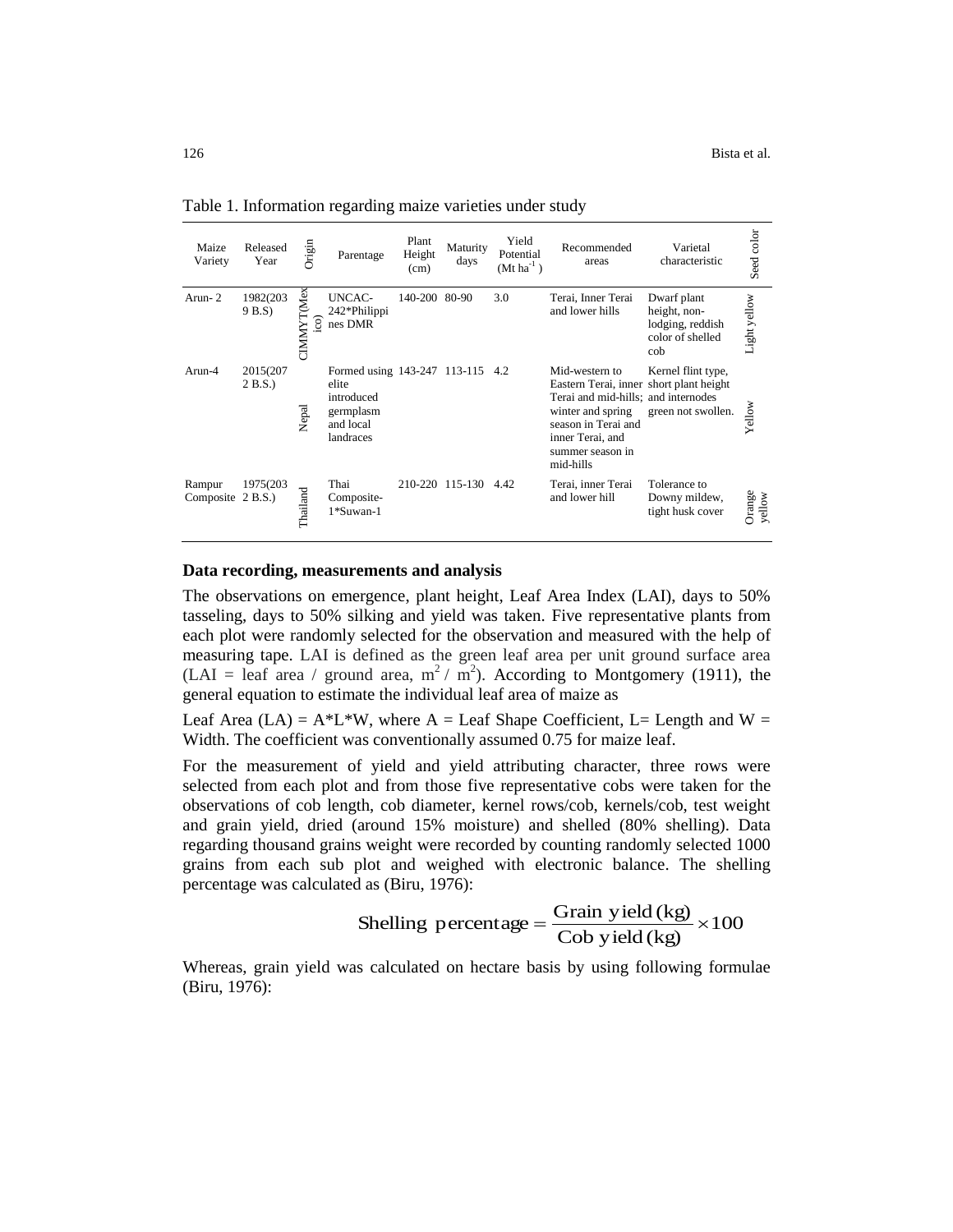$$
Grain yield (Mt ha^{-1}) = \frac{FEW \times SP \times (100 - GC)}{NHA \times 85 \times 10}
$$

Where,

 $FEW = Filled Ears Weight (Kg)$   $SP = Shelling percentage (%)$ 

GC = grain moisture content at harvest (%) NHA = net harvested area  $(m^2)$ 

Data were first tabulated in Microsoft Excel (MS- Excel), then Analysis of variance (ANOVA) for all data was computed using R-studio computer software package. All the analyzed data were subjected to Duncan's Multiple Range Test (DMRT) for mean comparison at 5% level of significance.

### **RESULTS AND DISCUSSION**

#### **Varietal effect on emergence**

The emergence of different maize varieties was significant  $(p<0.05)$ . It was recorded that the highest days to emergence was found in Rampur Hybrid-10 (30 days) and little earlier in Arun-2 (23 days), Arun-4 (23 days), Rajkumar (24 days) and Rampur composite (26 days) respectively (Table 2).

| Treatments        | Days to emergence @ 80% |
|-------------------|-------------------------|
| $Arun-2$          | $23^{\circ}$            |
| Arun-4            | 23 <sup>a</sup>         |
| Rampur composite  | 26 <sup>a</sup>         |
| Rajkumar          | $24^{\mathrm{a}}$       |
| Rampur Hybrid-10  | 30 <sup>b</sup>         |
| LSD(0.05)         | 4.38                    |
| $SEM(\pm)$        | 1.41                    |
| $CV\%$            | 11.45                   |
| P-value           | $0.014*$                |
| <b>Grand Mean</b> | 24.8                    |

Table 2. Days to emergence @ 80% of different maize varieties under Spring Season at Baitadi, 2020

Note: The common letter (s) within the column indicate non-significant difference based on Duncan Multiple Range Test (DMRT)

According to (JICA, 2016), a range of  $21-27^{\circ}$ C temperature is suitable for the better growth of maize plant while  $20^{\circ}$ C is required for germination but during the maize seed sown period i.e., February, the maximum temperature was  $18^{\circ}$ C and minimum was  $5^{\circ}$ C which was lower than the required and after sowing there was heavy rainfall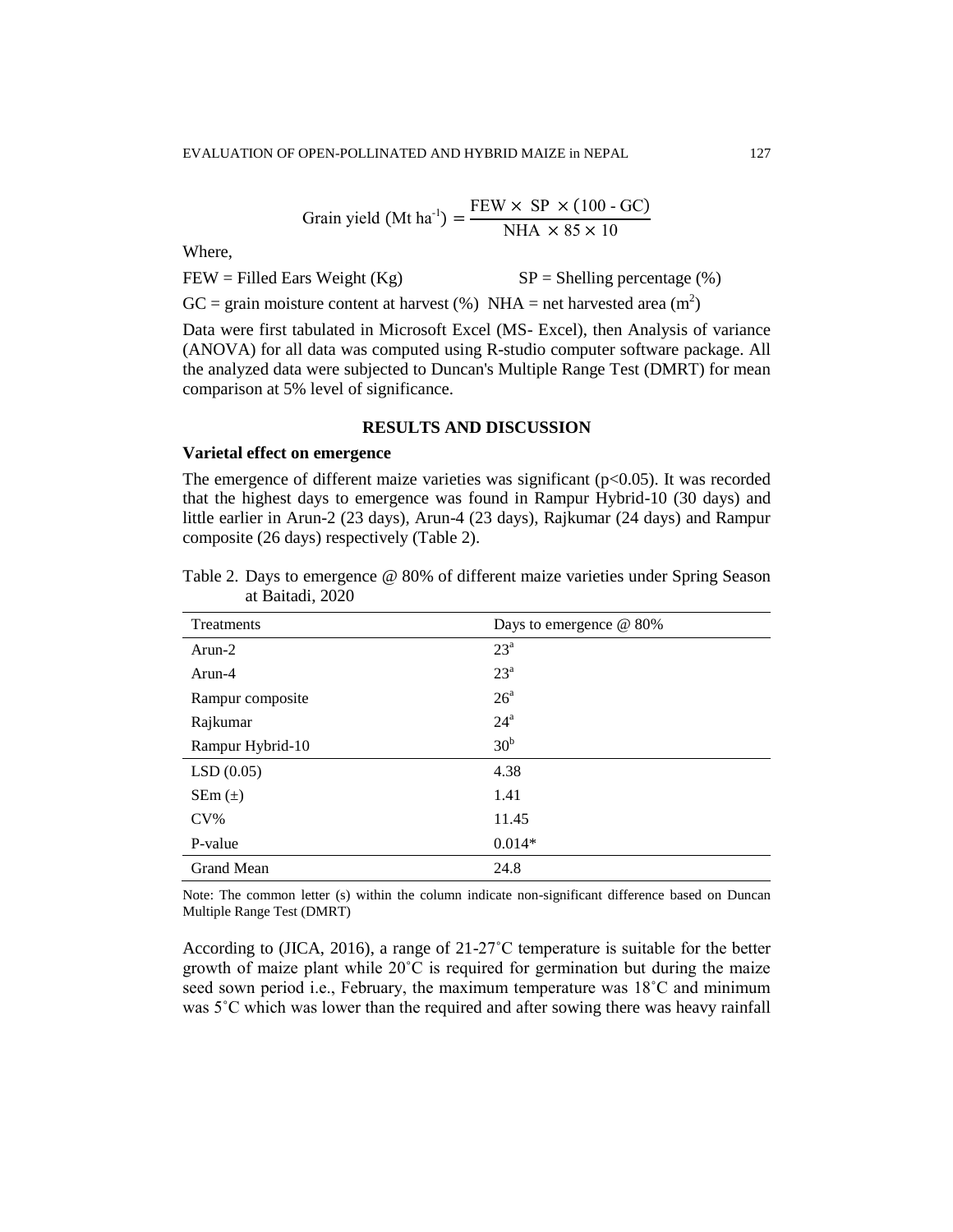with hailstorm that hinders the emergence as well as growth of maize. It has been reported that there are negative effects of low temperature on germination; germination being nil below 10°C (Wijewardana et al., 2016). In addition, once the seed begins to germinate, a significant change in soil temperature can cause problems for mesocotyl growth (Elmore, 2012).

### **Varietal effect on Biometrical observations**

#### **Plant height**

Plant height was found non-significant at 30 Days after sowing (DAS) whereas it was significantly influenced by maize varieties at 60, 90, 120 DAS. It was significantly higher in Rajkumar (66.4 cm) and Arun-2 (65.15 cm) at 60 DAS and at 90 DAS (93.88 cm) and 120 DAS (154.6 cm), it was significantly higher in Rajkumar respectively (Table 3).

|  | Table 3. Plant height of maize of different maize varieties during spring at Baitadi, 2020 |  |  |  |
|--|--------------------------------------------------------------------------------------------|--|--|--|
|  |                                                                                            |  |  |  |

| Treatments        | Plant height (cm) |                     |                     |              |  |  |  |
|-------------------|-------------------|---------------------|---------------------|--------------|--|--|--|
|                   | 30DAS             | 60DAS               | 90DAS               | 120DAS       |  |  |  |
| $Arun-2$          | 10.31             | 58.58 <sup>ab</sup> | 84.48 <sup>ab</sup> | $132.0^{ab}$ |  |  |  |
| Arun-4            | 9.84              | $65.15^a$           | 84.78 <sup>ab</sup> | $111.1^{bc}$ |  |  |  |
| Rampur composite  | 10.51             | $41.28^{bc}$        | $67.85^{bc}$        | $104.4^{bc}$ |  |  |  |
| Rajkumar          | 10.05             | $66.4^{\text{a}}$   | 93.88 <sup>a</sup>  | $154.6^a$    |  |  |  |
| Rampur hybrid-10  | 8.69              | $25^{\circ}$        | $62.86^{\circ}$     | $88.0^\circ$ |  |  |  |
| LSD(0.05)         | N <sub>S</sub>    | 18.42               | 17.05               | 26.74        |  |  |  |
| $SEM(\pm)$        | 0.29              | 7.95                | 5.79                | 11.55        |  |  |  |
| $CV\%$            | 12.97             | 23.32               | 14.05               | 15.01        |  |  |  |
| P-value           | 0.32              | $0.002**$           | $0.0097**$          | $0.0017**$   |  |  |  |
| <b>Grand Mean</b> | 9.88              | 51.28               | 78.77               | 118.02       |  |  |  |

Note: The common letter(s) within the column indicate non-significant difference based on Duncan Multiple Range Test (DMRT)

Difference of plant height was found in different varieties. This was due to the fact that the plant height is a genetically as well as environmentally controlled factor so the height of different varieties remain different (Kunwar and Shrestha, 2014). Not only genetic factor, environmentally the plant height of maize was influenced and it could not be neglected. The reason behind decrease in plant height due to environmental factors are as a result of low soil moisture and low soil temperature during growing period. The environmental stress at vegetative growth stage reduced vegetative traits slightly (Sabiel et al., 2014). Under heat and drought stress condition during spring season may be the reason for lower plant height thus reduce the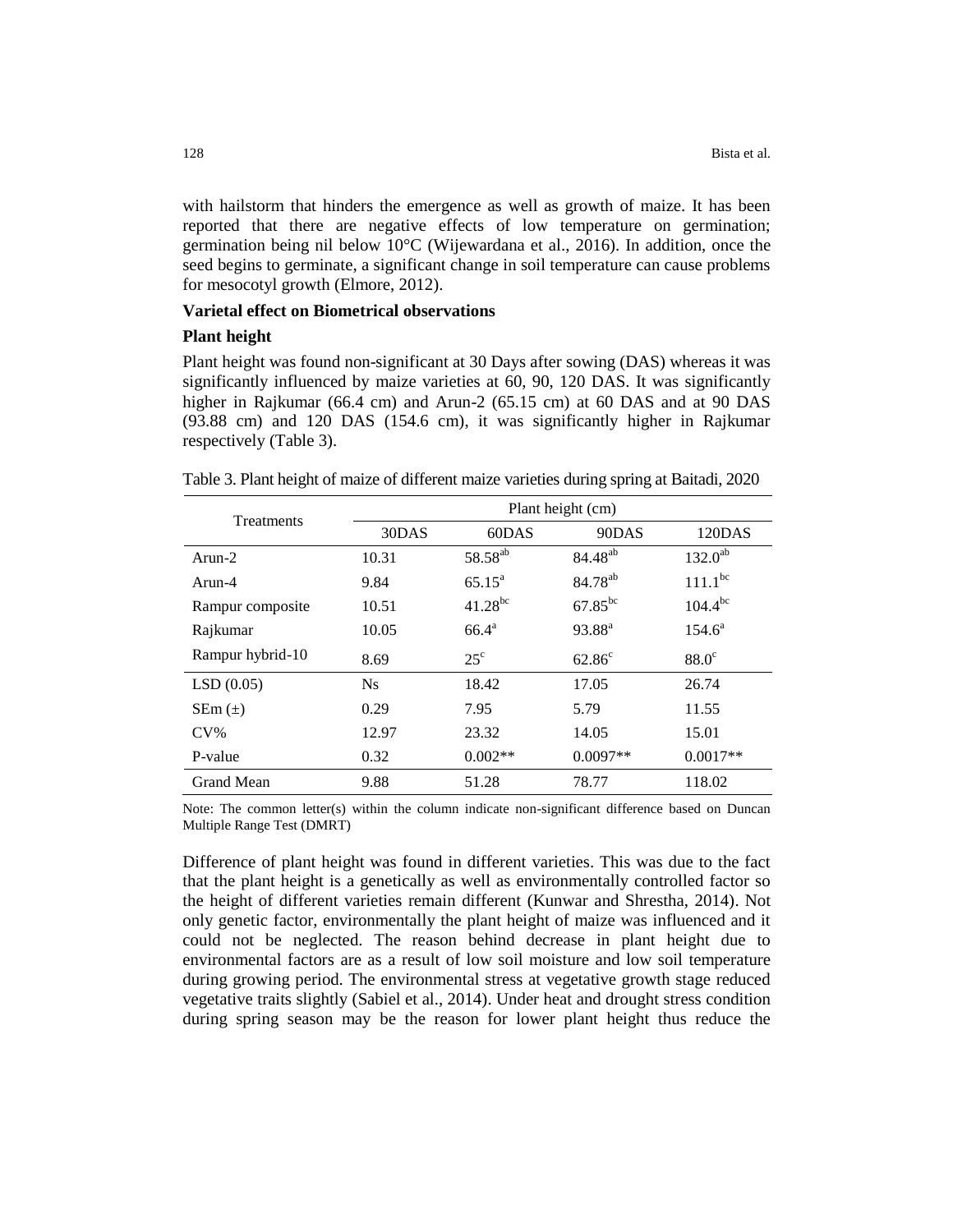transpiration and therefore reduce the demand for moisture during drought stress at growth (Zhang et al., 2016). Also, the temperatures encountered with early planting tend to reduce plant height mainly by decreasing internode length and less so by reducing leaf numbers (Swanson and Wilhelm, 1996).

### **Leaf Area Index (LAI)**

The LAI at 30 DAS was non-significant but significant at 60, 90 and 120 DAS as influenced by different varieties. At 60 DAS (0.24) and 120 DAS (4.36), LAI was significantly higher in Arun-2. However, at 90 DAS the LAI was significantly higher in both Arun-2 (3.13) and Rajkumar (3.02) (Table 4).

Table 4. Leaf Area Index (LAI) of different maize varieties during spring at Baitadi, 2020

| Treatments       | Leaf Area Index (LAI) |                 |                 |                      |  |  |  |
|------------------|-----------------------|-----------------|-----------------|----------------------|--|--|--|
|                  | 30DAS                 | 60DAS           | 90DAS           | 120DAS               |  |  |  |
| $Arun-2$         | 0.013                 | $0.239^{a}$     | $3.134^{a}$     | $4.355^{\text{a}}$   |  |  |  |
| Arun-4           | 0.012                 | $0.164^{bc}$    | $1.827^{bc}$    | $2.668$ <sup>c</sup> |  |  |  |
| Rampur composite | 0.016                 | $0.181^{bc}$    | $2.431^{ab}$    | $3.295^{bc}$         |  |  |  |
| Rajkumar         | 0.014                 | $0.218^{ab}$    | $3.015^a$       | $3.99^{ab}$          |  |  |  |
| Rampur Hybrid-10 | 0.010                 | $0.146^{\circ}$ | $1.355^{\circ}$ | $2.443^{\circ}$      |  |  |  |
| LSD(0.05)        | $N_{S}$               | 0.05            | 0.79            | 2.18                 |  |  |  |
| $SEM(\pm)$       | 0.001                 | 0.017           | 0.34            | 0.368                |  |  |  |
| $CV\%$           | 22.62                 | 18.13           | 21.89           | 17.07                |  |  |  |
| P-value          | 0.098                 | $0.014*$        | $0.0015**$      | $0.0019**$           |  |  |  |
| Grand Mean       | 0.013                 | 0.190           | 2.35            | 3.35                 |  |  |  |

Note: The common letter(s) within the column indicate non-significant difference based on Duncan Multiple Range Test (DMRT)

Recently developed maize hybrids (Rampur Hybrid-10) have upright leaves allowing lighter to penetrate the leaf canopy and thus lower leaf area (Lambert et al., 2014). Initial slow growth of maize seedling was probably due to lower early spring temperature (Amgain, 2011).

#### **Varietal effect on Phenological observation**

Flowering is an important factor contributing to grain formation in maize. Phenology was found significant  $(p<0.001)$  to different maize varieties (Table 5). The anthesissilking interval (ASI) DAS as comparatively shorter period in Rajkumar (4.5 days) and longer period in Arun-4 (7.5 days). Delayed emergence due to cold, wet conditions lengthens the duration of maize. The duration to reach tasseling and silking in spring maize was longer than that in summer maize because spring maize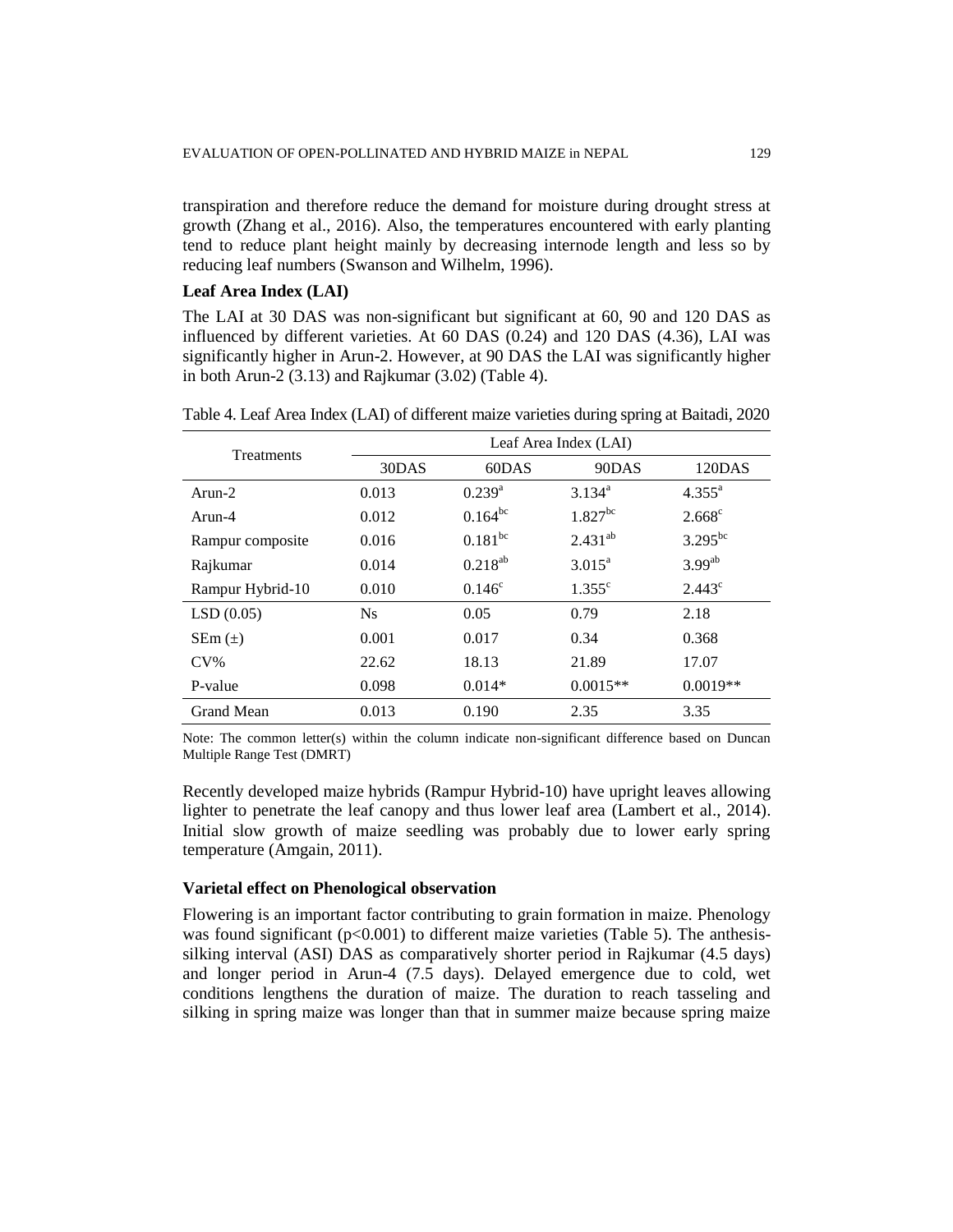had a slower early growth as it was staggered with the low initial temperature until mid-April (Khanal et al., 2019).

| Treatments        |                       | Phenology          |                    |
|-------------------|-----------------------|--------------------|--------------------|
|                   | Days to 50% tasseling | Day to 50% Silking | <b>ASI</b>         |
| $Arun-2$          | $114^b$               | $120^{ab}$         | $6.25^{\circ}$     |
| Arun-4            | $112^a$               | 119 <sup>a</sup>   | $7.5^{\rm d}$      |
| Rampur Composite  | 121 <sup>d</sup>      | $126^{\circ}$      | $5.75^{bc}$        |
| Rajkumar          | $117^{\circ}$         | $122^b$            | $4.5^{\mathrm{a}}$ |
| Rampur Hybrid-10  | $128^e$               | $133^d$            | $5.25^{ab}$        |
| LSD(0.05)         | 2.17                  | 2.23               | 0.90               |
| $SEM(\pm)$        | 2.87                  | 2.61               | 0.50               |
| CV, %             | 1.19                  | 1.17               | 9.99               |
| P-value           | $< 0.001$ ***         | $< 0.001$ ***      | $<0.001***$        |
| <b>Grand Mean</b> | 118.2                 | 124.05             | 5.85               |

Table 5. Crop phenology of different maize varieties during spring at Baitadi, 2020

Note: The common letter(s) within the column indicate non-significant difference based on Duncan Multiple Range Test (DMRT)

#### **Varietal effects on yield and yield attributes**

Table 6. Yield attributing character of different maize varieties at Baitadi, 2020

| Treatments        | No. of cob<br>$plan-1$<br>(No.) | Cob<br>Length<br>(cm) | Cob<br>Diameter<br>(cm) | No. of<br>row $\cosh^{-1}$ | No. of<br>Kernel<br>$row^{-1}$ |
|-------------------|---------------------------------|-----------------------|-------------------------|----------------------------|--------------------------------|
| $Arun-2$          | $1.02^{b}$                      | $14.75^{ab}$          | 4.37 <sup>ab</sup>      | $13.7^{\rm a}$             | $21.45^{b}$                    |
| Arun-4            | 1.00 <sup>b</sup>               | $13.35^{b}$           | $3.42^{\circ}$          | $12.4^{bc}$                | $18.20^{\circ}$                |
| Rampur composite  | $1.15^{b}$                      | $14.59^{ab}$          | $4.31^{b}$              | $11.6^\circ$               | $20.45^{bc}$                   |
| Rajkumar          | 1.10 <sup>b</sup>               | $15.86^{a}$           | $4.59^{a}$              | $14.1^a$                   | $24.65^{\circ}$                |
| Rampur Hybrid-10  | $1.92^{\rm a}$                  | $14.42^{b}$           | $4.45^{ab}$             | 12.9 <sup>ab</sup>         | $22.90^{ab}$                   |
| LSD(0.05)         | 0.16                            | 1.33                  | 0.23                    | 1.23                       | 2.50                           |
| $SEM(\pm)$        | 0.17                            | 0.40                  | 0.21                    | 0.45                       | 1.09                           |
| CV, %             | 8.51                            | 5.91                  | 3.52                    | 6.16                       | 7.55                           |
| P-value           | $< 0.001$ ***                   | $0.02*$               | $< 0.001$ ***           | $0.006**$                  | $0.001**$                      |
| <b>Grand Mean</b> | 1.24                            | 14.59                 | 4.23                    | 12.94                      | 21.53                          |

Note: The common letter(s) within the column indicate non-significant difference based on Duncan Multiple Range Test (DMRT)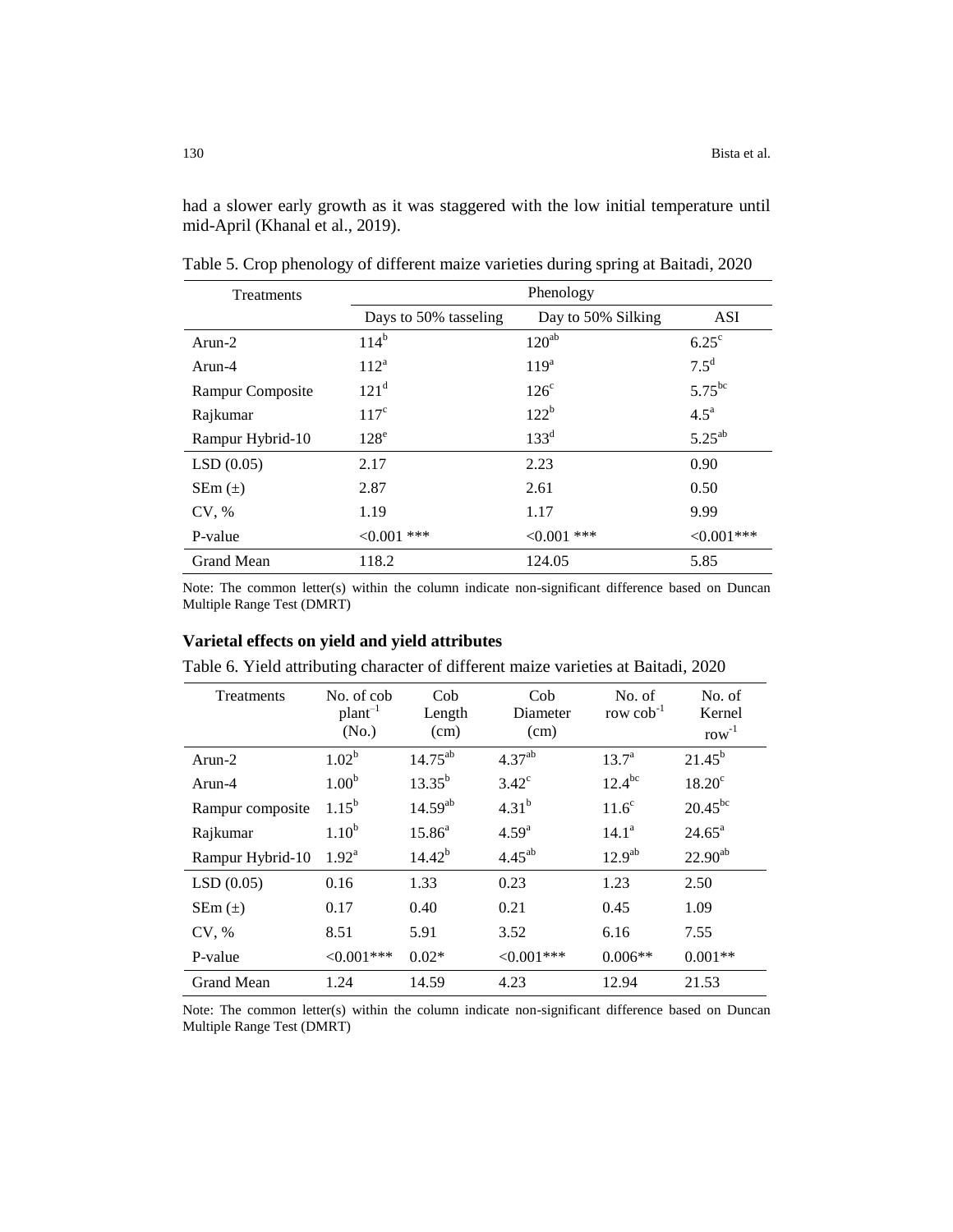## **Number of cobsplants-1**

The numbers of cobs/plant of different maize varieties are presented in Table 6 and was very highly significant  $(p<0.001)$ . The highest no of cob was found in Rampur Hybrid-10 (1.92) which is almost double than other varieties but most of them were sterile. Some researchers have shown that higher number of cobs is obtained in hybrid maize (Khanal et al., 2019).

### **Cob length**

Cob length of different maize varieties were significant  $(p<0.05)$  (Table 6). Cob length was significantly higher in Rajkumar (15.86 cm) which was at par with Rampur Composite (14.59 cm) and Arun-2 (14.75 cm). Arun-4 (13.35 cm) and Rampur Hybrid-10 (14.42 cm) showed the lowest cob length.

### **Cob diameter**

Cob diameter of different maize varieties is presented in Table 6 and was highly significant ( $p<0.001$ ). The highest cob diameter was observed in Rajkumar (4.59 cm) which was at par with Rampur Hybrid-10 (4.45 cm) and Arun-2 (4.37 cm) while lowest diameter was in Arun-4 (3.42 cm).

## **Number of grain rowscob-1**

The numbers of grain rows/cob of different maize varieties are presented in Table 6 and was significant  $(p<0.01)$  with varieties. The highest grain row per cob were obtained in Rajkumar (14.1) and Arun-2 (13.7) which at par with Rampur Hybrid-10 (12.9) and the lowest grain rows per cob (11.6) which at par with Arun-4 (12.4) were obtained.

## **Number of kernels grain row-1**

The number of kernels/grain row of different maize varieties are presented in Table 6 and was significant  $(p<0.01)$ . The number of kernels per row was highest in Rajkumar (24.65) which at par with Rampur Hybrid-10 (22.9) and the lowest kernels/row was in Arun-4 (18.2) which was at par with Rampur composite (20.45).

#### **Sterility percentage**

The sterility percentage of different maize varieties which was significant  $(p<0.01)$  is presented in Table 7 and was found significantly higher in Arun-4 (19.26%) and Arun-2 (15.72%) while lowest in Rampur Hybrid-10 (10.39%).

#### **Shelling percentage**

Shelling percentage of different maize varieties are presented in Table 7 and was significant ( $p<0.05$ ). Shelling percentage was highest (63.08%) in Rajkumar which was at par with Rampur composite (55.48%). Lowest shelling percentage (51.62%) was recorded in Arun-2.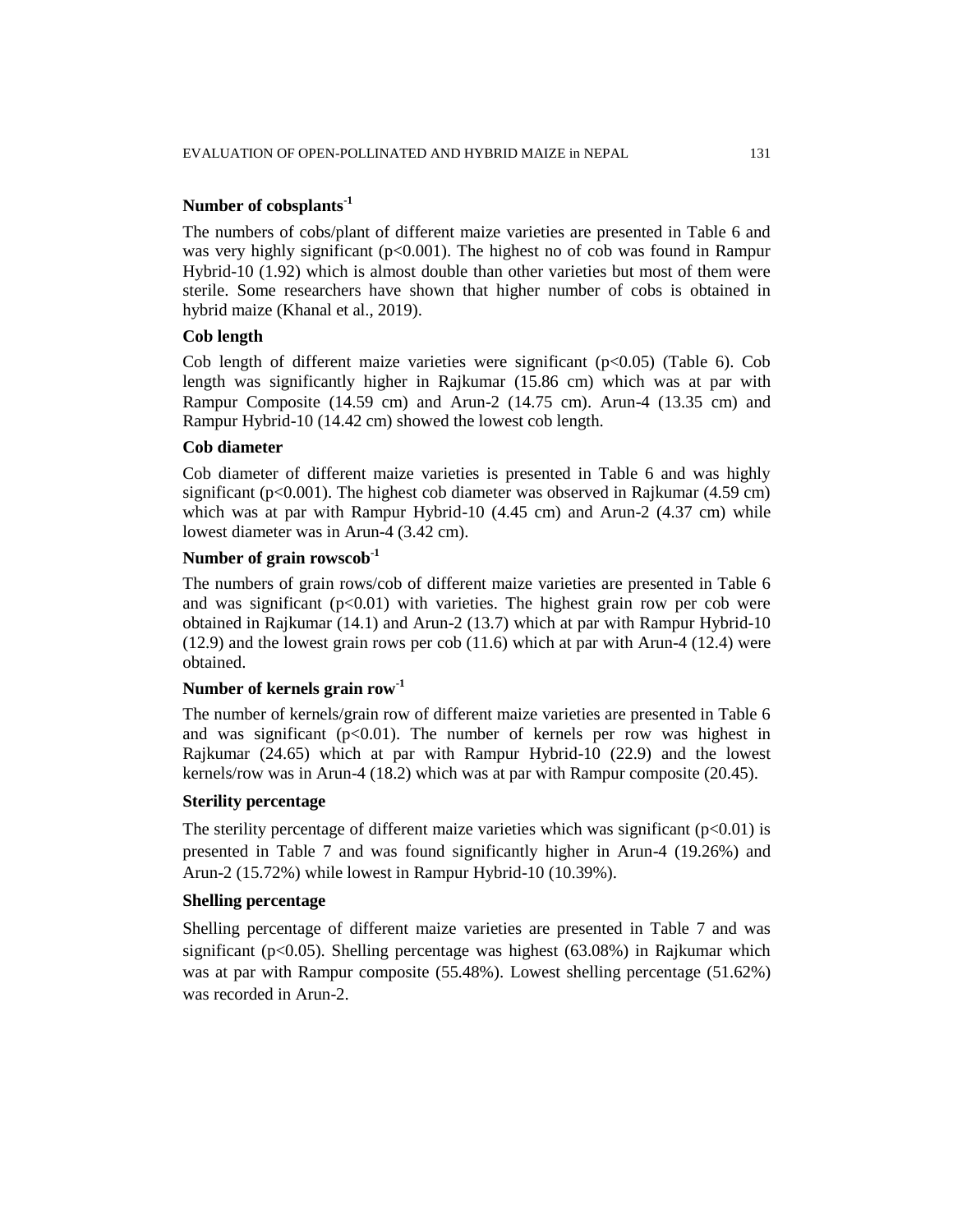| Treatments        | Sterility<br>$\frac{0}{0}$ | Shelling%           | <b>TGW</b>      | Grain<br>vield (t ha<br>1, | <b>Biological</b><br>yield<br>$(t \, ha^{-1})$ | Harvest<br>index $(\%)$ |
|-------------------|----------------------------|---------------------|-----------------|----------------------------|------------------------------------------------|-------------------------|
| Arun-2            | $15.72^b$                  | $51.62^b$           | $195^{ab}$      | 3.99 <sup>b</sup>          | 21.8 <sup>a</sup>                              | $18.12^{b}$             |
| Arun-4            | $19.56^{b}$                | 52.01 <sup>b</sup>  | $152.5^{b}$     | $2.33^{\circ}$             | $13.99^{b}$                                    | $16.85^{b}$             |
| Rampur composite  | $11.30^a$                  | 55.48 <sup>ab</sup> | $212.5^a$       | $4.58^{ab}$                | $19.38^{a}$                                    | $23.84^a$               |
| Rajkumar          | $11.30^{\rm a}$            | 63.08 <sup>a</sup>  | $212.5^{\circ}$ | $5.32^{a}$                 | $20.11^a$                                      | $26.52^{\rm a}$         |
| Rampur Hybrid-10  | $10.39^{a}$                | $53.13^{b}$         | $231.25^a$      | $4.75^{ab}$                | $20.8^{\rm a}$                                 | $22.90^{\rm a}$         |
| LSD(0.05)         | 3.99                       | 7.95                | 46.46           | 1.08                       | 4.05                                           | 4.50                    |
| $SEm(\pm)$        | 1.74                       | 2.11                | 13.36           | 0.51                       | 1.37                                           | 1.81                    |
| CV. %             | 19.01                      | 9.37                | 15.02           | 16.69                      | 13.67                                          | 13.51                   |
| P-value           | $0.001**$                  | $0.05*$             | $0.03*$         | $0.0006***$                | $0.001**$                                      | $0.003**$               |
| <b>Grand Mean</b> | 13.65                      | 55.06               | 200.75          | 4.19                       | 19.23                                          | 21.65                   |

Table 7. Yield and yield attributing character of different maize varieties at Baitadi, 2020

Note: The common letter(s) within the column indicate non-significant difference based on Duncan Multiple Range Test (DMRT)

#### **Thousand grain weight**

Thousand grain weights (g) of different maize varieties are presented in Table 7 and was significant ( $p<0.05$ ). The higher thousand grain weight was observed in Rampur Hybrid-10 (231.25 g), Rajkumar (212.5 g) and Rampur composite (212.5 g) and the lower thousand grain weight obtained in Arun-4 (152.5 g).

#### **Varietal effects on Yield**

#### **Grain yield**

The mean data of research finding indicated that significantly  $(p<0.001)$  highest grain yield  $(5.32 \text{ t} \text{ ha}^{-1})$  obtained in Rajkumar which was at equivalence with Rampur Hybrid-10 (4.75 Mt ha<sup>-1</sup>) and Rampur composite (4.58 t ha<sup>-1</sup>). The result is in agreement with (Devkota et al., 2020) and lowest grain yield  $(2.33t \text{ ha}^{-1})$  obtained in Arun-4. Grain and biological yield were lower in Arun-4 variety. Raut, et al., (2017) reported that there were highly significant differences for grain yield and yield attributing traits among genotypes which strongly support the present finding. Hybrid maize produced higher yield than open pollinated variety (Ghimire et al., 2016).

Maize as being subtropical crop is sensitive to low temperature at early growth stages and the performance of hybrid maize in terms of growth attributes was poor at low temperature in field experiment (Ahmad et al. 2014). Further, in spring crop temperature becomes high at reproductive stages which are not desirable and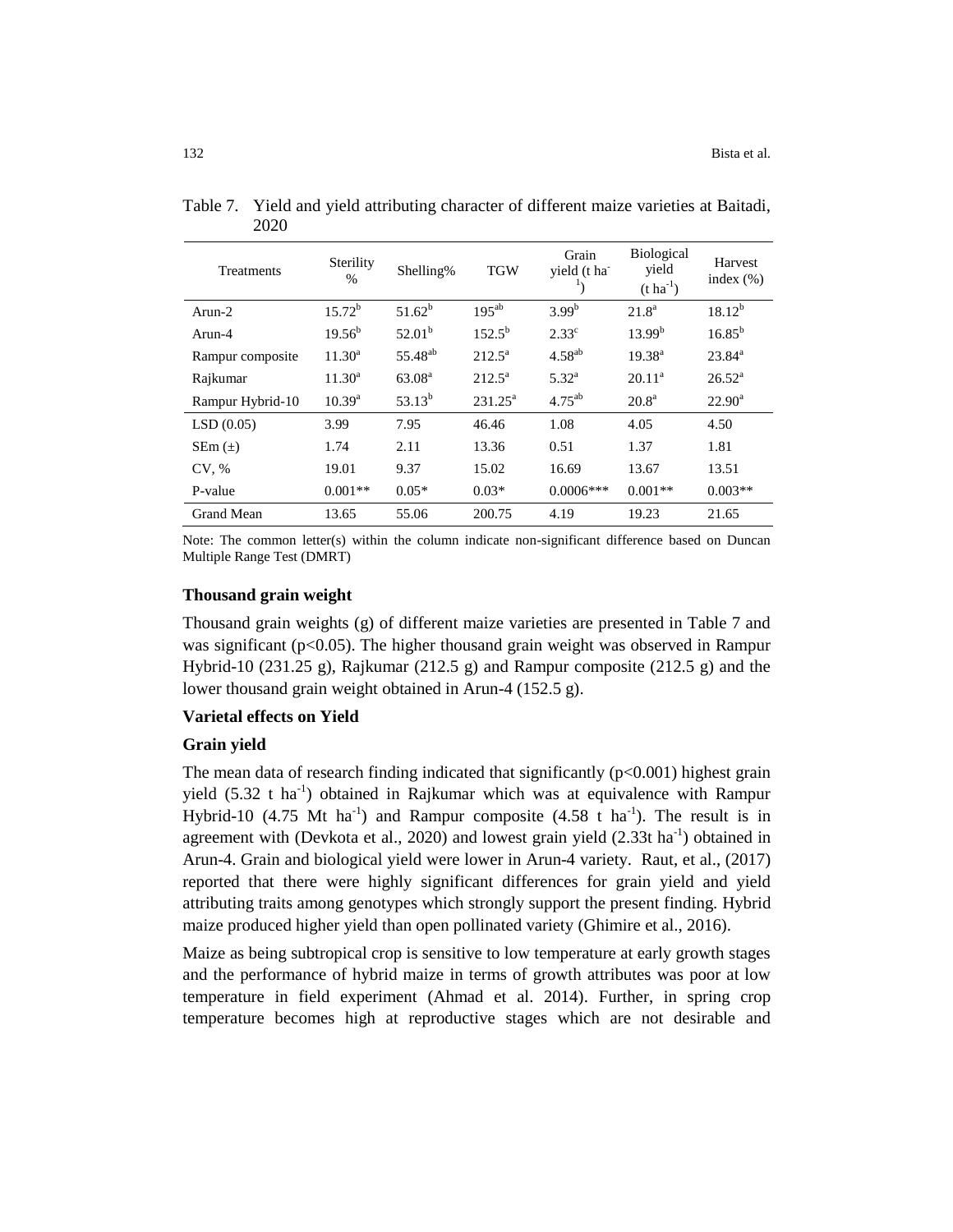exposure to such temperature promotes pollen desiccation resulting in yield losses while in early stages seedlings are weakened and grain yield is reduced (Bano et al., 2015). Due to the low temperature from sowing to the long vegetative growth stages of different maize varieties resulted in less dry matter and less photosynthate formation thus decrease in yield of varieties (Amgain, 2011).

#### **Biological yield**

Biological yield  $(t \text{ ha}^{-1})$  of different maize varieties is presented in Table 7 and was significant ( $p<0.01$ ). The highest biological yield produced by Arun-2 (21.80 t ha<sup>-1</sup>) and Rampur Hybrid-10 (20.86 t ha<sup>-1</sup>) and the lowest biological yield (13.99 t ha<sup>-1</sup>) produced by Arun-4.

### **Harvest index**

Harvest index of different maize varieties are presented in Table 7 and was significant with harvest index  $(p<0.01)$ . The highest harvest index was found in Rajkumar (26.52%) and Rampur composite (23.84%) and lowest harvest index was found in Arun-4 (16.85%).

Among abiotic stresses, low temperature is a sever threat for spring maize in early growth stages which resulted in reduced crop growth rate and thus the growth duration is prolonged (Bano et al., 2015). The occurrence of extreme environmental condition during the growing period of maize thereby, affects growth duration, plant size, dry matter accumulations, assimilation reserves and partitioning to grains (Bello et al., 2014).



#### **Relationship between yield attributes and grain yield**

and ASI and cobs/plant



Figure 2. Relation between grain yield Figure 3. Relation between grain yield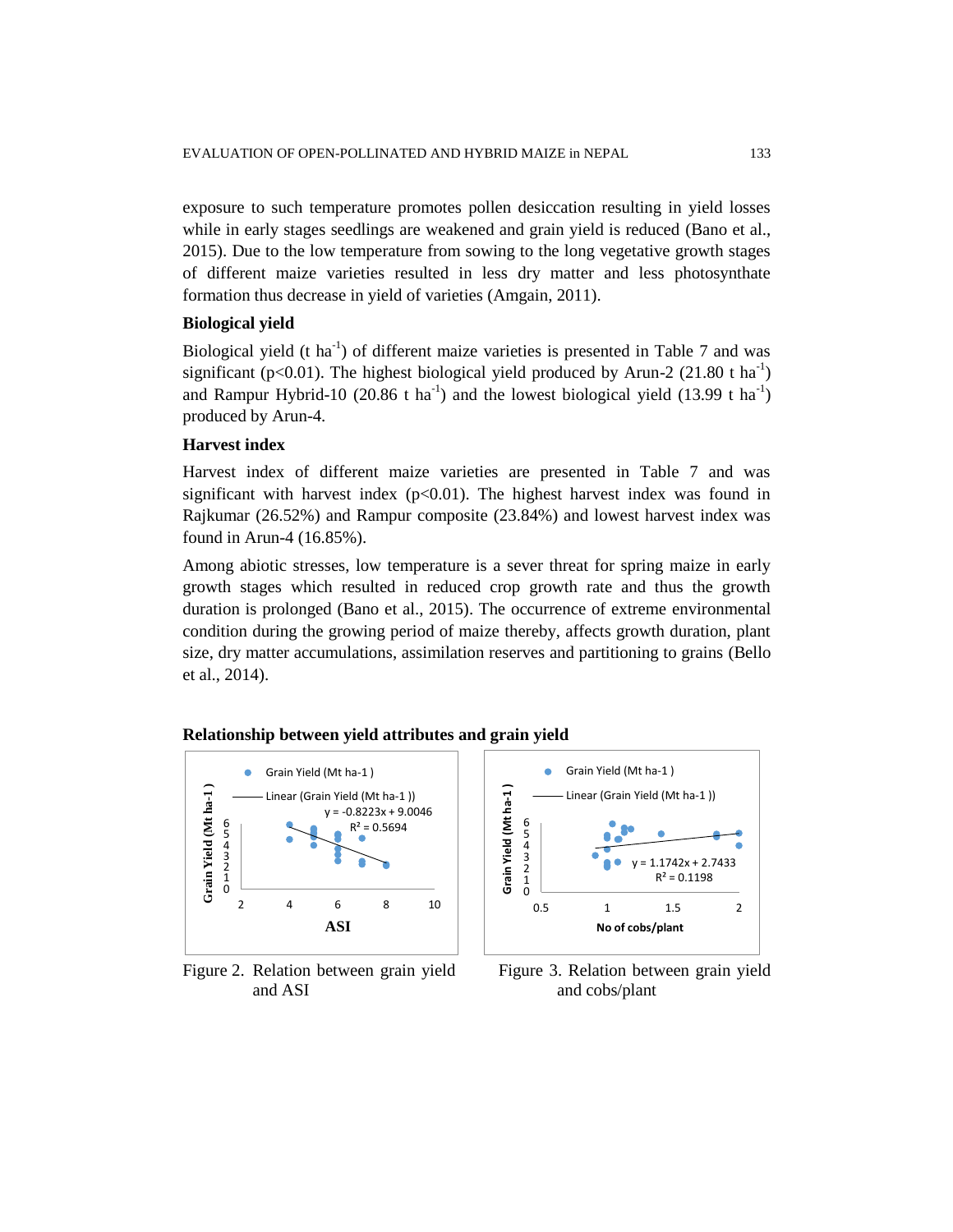$0.0094$ 

 $R^2 = 0.4505$ 



and kernels/cob and TGW



**TGW**

Grain Yield (Mt ha-1 )

 $\bullet$ 

Linear (Grain Yield (Mt ha-1 ))

Fig. 2 indicates the equation of linear regression analysis between grain yield and ASI among all the varieties grown. It represents negative correlation of ASI with the total grain yield of different maize varieties. It explained about 56.9% variations in grain yield is accounted by ASI of maize varieties.

The equation of linear regression analysis (Fig. 3, 4 and 5) showed that trend of grain yield with no of cobs/plant, no of kernels/row and TGW respectively. It showed that all the attributes were positively correlated with yield of maize varieties. Regression analysis had shown number of ASI, kernels/row and TGW have important role in variation in yield contributed about 56.9%, 46.3%, and 45.05% respectively. Similarly, number of cobs/plants had attributed 12% variation in grain yield respectively.

#### **CONCLUSION**

Among five different maize varieties cultivated in spring season at Baitadi, Rajkumar  $(5.32 \text{ t} \text{ ha}^{-1})$  has higher yield followed by Rampur Hybrid-10  $(4.75 \text{ t} \text{ ha}^{-1})$  among hybrids and Rampur composite  $(4.58 \text{ t} \text{ ha}^{-1})$  has the highest yield among open pollinated varieties. Thus, this research suggested the farmers of Baitadi district to cultivate Rajkumar variety as hybrid and Rampur composite as open pollinated in spring season to increase the productivity of maize.

#### **REFERENCES**

- Ahmad, I., Maqsood, S., Basra, A. and Wahid, A. (2014). Exogenous application of ascorbic acid, salicylic acid and hydrogen peroxide improves the productivity of hybrid maize at low temperature stress. *International Journal of Agriculture and Biology,* 16: 25-830.
- AICC. (2021). *Krishi and Livestock Diary.* Hariharbhawan, Lalitpur: Ministry of Agriculture and Livestock Development, Agriculture Information and Communication Center.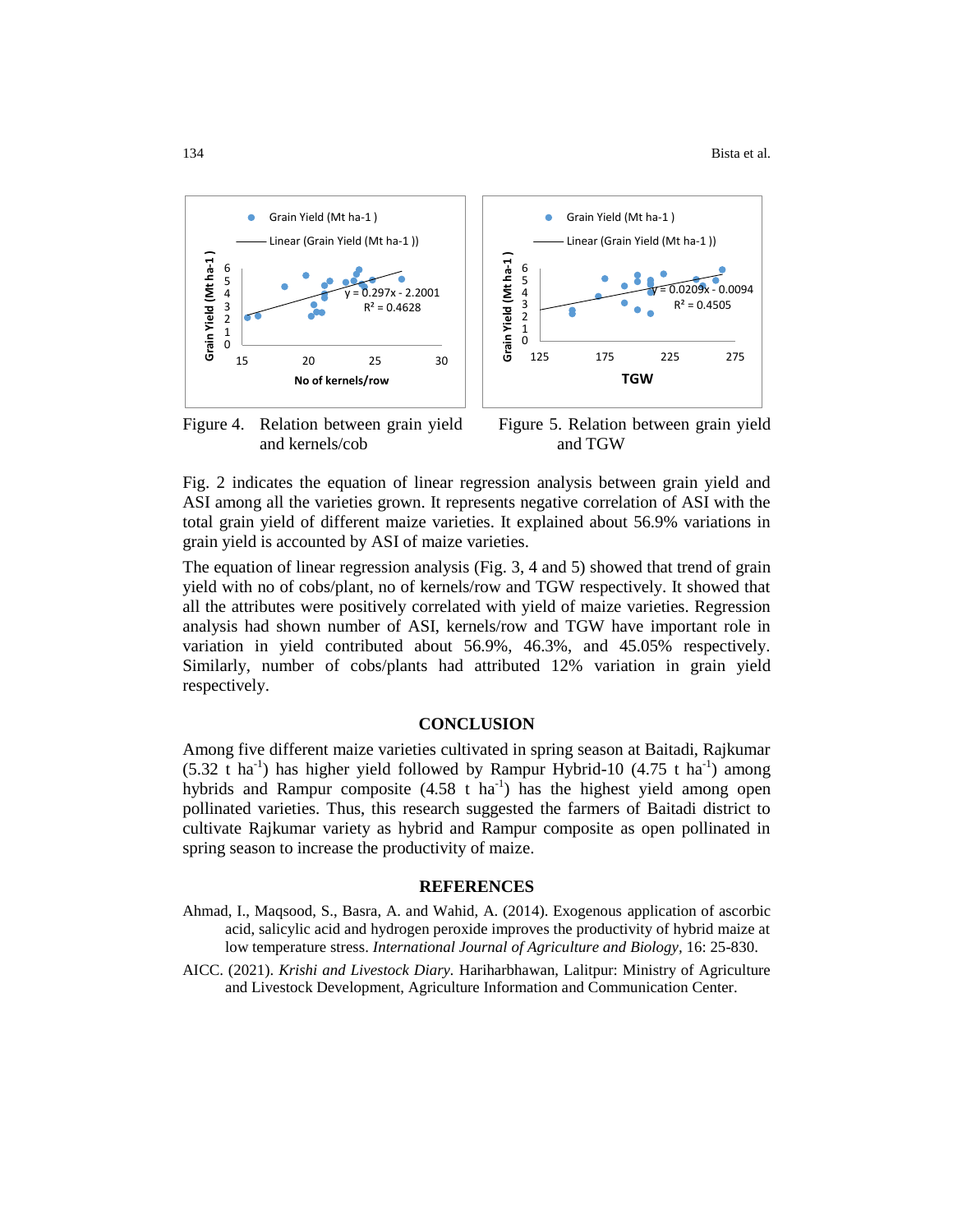- Amgain, L. (2011). Accumulated heat unit and phenology of diverse maize varieties as affected by planting dates under Rampur condition, Nepal. *Agronomy Journal of Nepal,* 2*:* 111-120.
- Bano, S., Aslam, M., Saleem, M., Basra, S. and Aziz, K. (2015). Evaluation of maize accessions under low temperature stress at early growth stages. *The Journal of Animal & Plant Sciences,* 25(2): 392-400.
- Bello, O.B., Olawuyi, O.J., Abdulmaliq, S.Y., Ige, S.A., Mahamood, J., Azeez, M.A. and Afolabi, M.S. (2014). Yield and disease reactions of quality protein maize varieties in the Southern Guinea Savanna Agro-Ecology of Nigeria. *Sarhad Journal of Agriculture,* 30(1): 53-66.
- Biru, A. (1976). Agronomy research manual. Part II. In *Information for special trial for particular crops.*
- Devkota, S., Karn, R., Jha, R.K., Marasini, D. and Sah, S.K. (2020). Evaluation of open pollinated and hybrid maize varieties in Dhading district of Nepal. *Journal of Agriculture and Natural Resources,* 3(1): 160-169.
- Elmore, R. (2012). *Influence of Soil Temperature on Corn Germination and Growth.* Iowa State University of Science and Technology.
- Ghimire, S., Sherchan, D., Andersen, P., Pokhrel, C., Ghimire, S. and Khanal, D. (2016). Effect of variety and practice of cultivation on yield of spring maize in terai of Nepal. *Agrotechnology,* 5(2): 1-6.
- JICA. (2016). *Maize Farming Techniques Manual.* Sindhupalchowk, Chautara: District Agriculture Development Office, Ministry of Agriculture Development, Government of Nepal.
- Karki, T., Kc, G., Shrestha, J. and Jadav, J. (2015). Tillage and planting density affect the performance of maize hybrids in chitwan, Nepal. *Journal of Maize Research and Development,* 1(1): 10-20.
- Kc, G., Karki, T., Shrestha, J. and Achhami, B. (2015). Status and prospects of maize research in Nepal. *Journal of Maize Research and Development,* 1(1): 1-9.
- Khanal, P., Karn, R., Budhathoki Chhetri, P., Karki, S., and Sah, S. K. (2019). response of maize varieties to sowing dates in inner Terai region, Dang, Nepal. *Malaysian Journal of Halal Research Journal,* 2(2): 27-31.
- Kunwar, C.B. and Shrestha, J. (2014). Evaluating Performance of Maize hybrids in Terai Region of Nepal. *World Journal of Agricultural Research,* 2(1): 22-25.
- Lambert, R.J., Mansfield, B.D. and Mumm, R.H. (2014). Effect of leaf area on maize productivity. *Maydica,* 59(1): 58-64.
- Lamichhane, J., Timsina, K.P., RanaBhat, D.B. and Adhikari, S. (2015). Technology adoption analysis of improved maize technology in western hills of Nepal. *Journal of Maize Research and Development*, (1):146-152.
- MOALD. (2017). Statistical Information on Nepalese Agriculture, 2016/17. Singha Durbar, Kathmandu, Nepal: Ministry of Agricultural Development, Monitoring, Evaluation and Stastistics Division, Agri Stastistics Section.
- NMRP. (2015). Characteristics of Maize Varieties Developed and Released in Nepal (1966- 2015). Rampur, Chitwan: Government of Nepal, Nepal Agriculture Research Council.